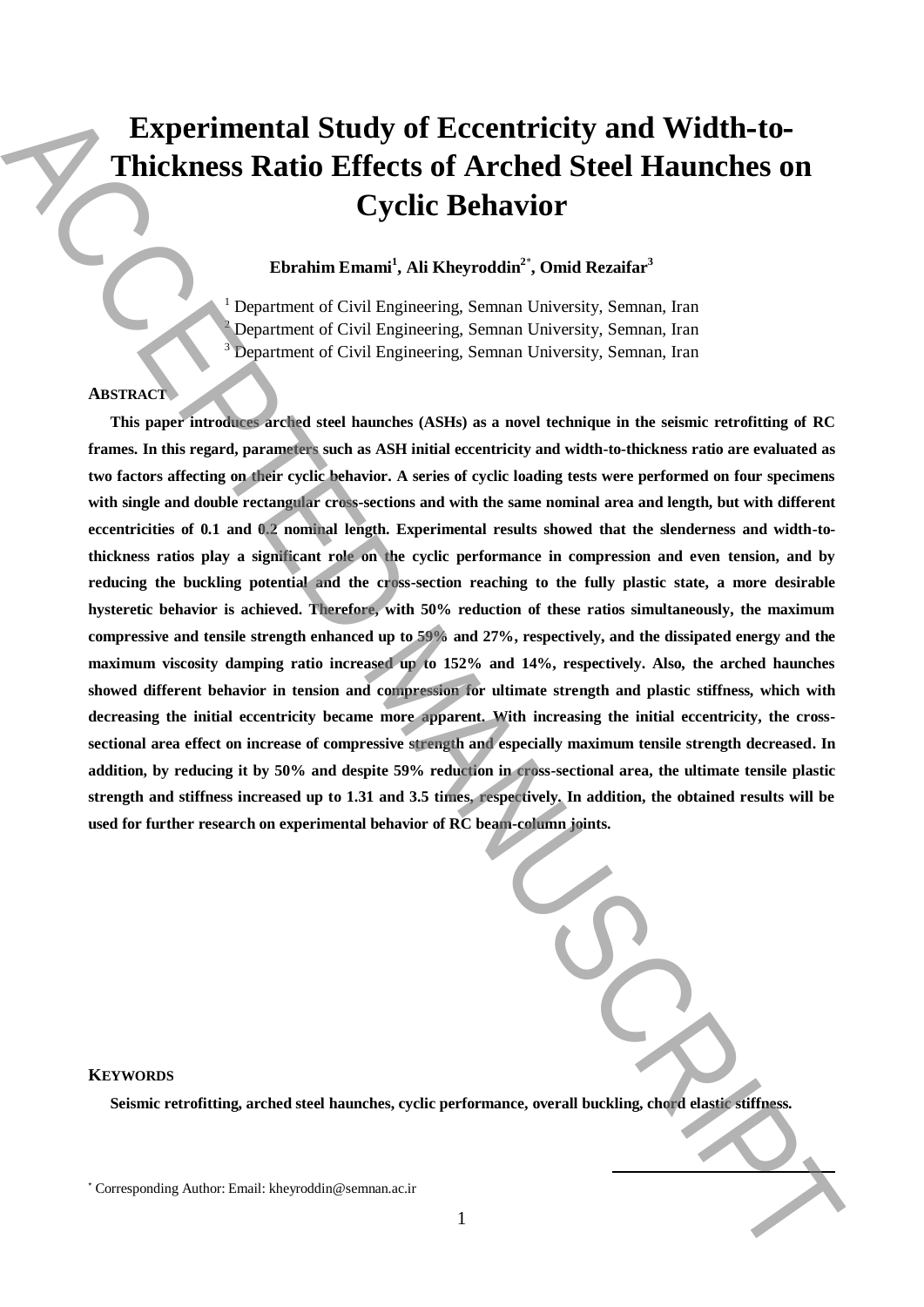## **1. Introduction**

In past years, the technique of single and double straight haunches has been introduced as one of the seismic retrofitting methods of reinforced concrete (RC) moment frame. The main aim of this method is to relocate the plastic hinge from beam to column, reducing the effective shear forces in the panel zone and thus saving it from seismic loads under premature shear failure. This technique was first investigated experimentally for the seismic retrofitting of RC beamcolumn joints sub-assemblage by Chen [1] and Pampanin et al [2]. Recently, researchers have evaluated the efficiency of arched steel elements for usage as dampers and knee braces in the seismic retrofitting of steel structures. According to the results of these researches, it can be said that the use of these elements can have the structural desired properties such as a significant increase in energy dissipation, damping and high plastic stiffness [3-5]. **1.** Entropic is the change of the change of the transfer of the external time of the control of the change of the change of the change of the change of the change of the change of the change of the change of the change

This paper introduces arched steel haunches (ASHs) as a novel technique for seismic retrofitting of RC frames. In this regard, by conduction of the cyclic behavior on two groups of ASHs with double and single cross-sections, their elastic and plastic deformation capacity and strength were evaluated as well as the effect of slenderness, and width-to-thickness ratios.

#### **2. Test specimens**

According to Figure 1, in order to evaluate the effect of axial eccentricity, *e* and the ratio of width to thickness, *d/tf*, four ASHs specimens with double and single crosssections with 8 and 16 mm plate thickness, respectively, and in two groups with e values of equal to 0.1 and 0.2 their nominal length were subjected to cyclic loading.



**Figure 1. Schematic configuration of the test specimens: (a) HA0.1; (b) HAS0.1; (c) HA0.2; (d) HAS0.2**

#### **3. Results and Discussion**

Based on hysteresis behavior of test specimens, it can be said that all specimens exhibited unstable and asymmetric hysteresis behavior due to overall buckling phenomena, but the cross-section specimens with lower slenderness ratio and higher plastic coefficient, *γ* in compression and even tension show more desirable hysteresis behavior and less pinching effects. Moreover, the post-yielding stiffness of the specimens of the first group under tension is higher than the second group specimens, which is mainly due to their less initial eccentricity and reaching straighter axial state, namely, their  $e_t/e$  is much higher under tension.

According to Figure 2, specimens with double cross-section, HA 0.1 and HA 0.2 were subjected to overall buckling due to high slenderness  $(\lambda_{\rm v}=138)$ , consquently at low displacement after yielding and even before reaching the plastic strength, suffered a severe deterioration in compressive strength. In contrast, HAS 0.1 and HAS 0.2 specimens with a single cross-section and possessing the half ratio of  $\lambda$ <sup>*y*</sup> ( $\lambda$ <sub>*y*</sub>=69) and *d*/*t*<sub>*f*</sub> compared to the corresponding double specimens, while reaching their plastic strenght limit, the maximum compressive strength of about 1.59 and 1.32 times, respectively. They also showed almost two times ultimate compressive strength.



**Figure 2. Comparison of envelope curves of the specimens**

In tension, all specimens, especially the specimens with less value of *e*, by approaching their straighter state with increase of horizontal displacement and consequently decrease in initial eccentricity, are associated with a sharp increase in strenght. However, it should be acknowledged that the double specimens due to the occurrence of premature overall buckling and